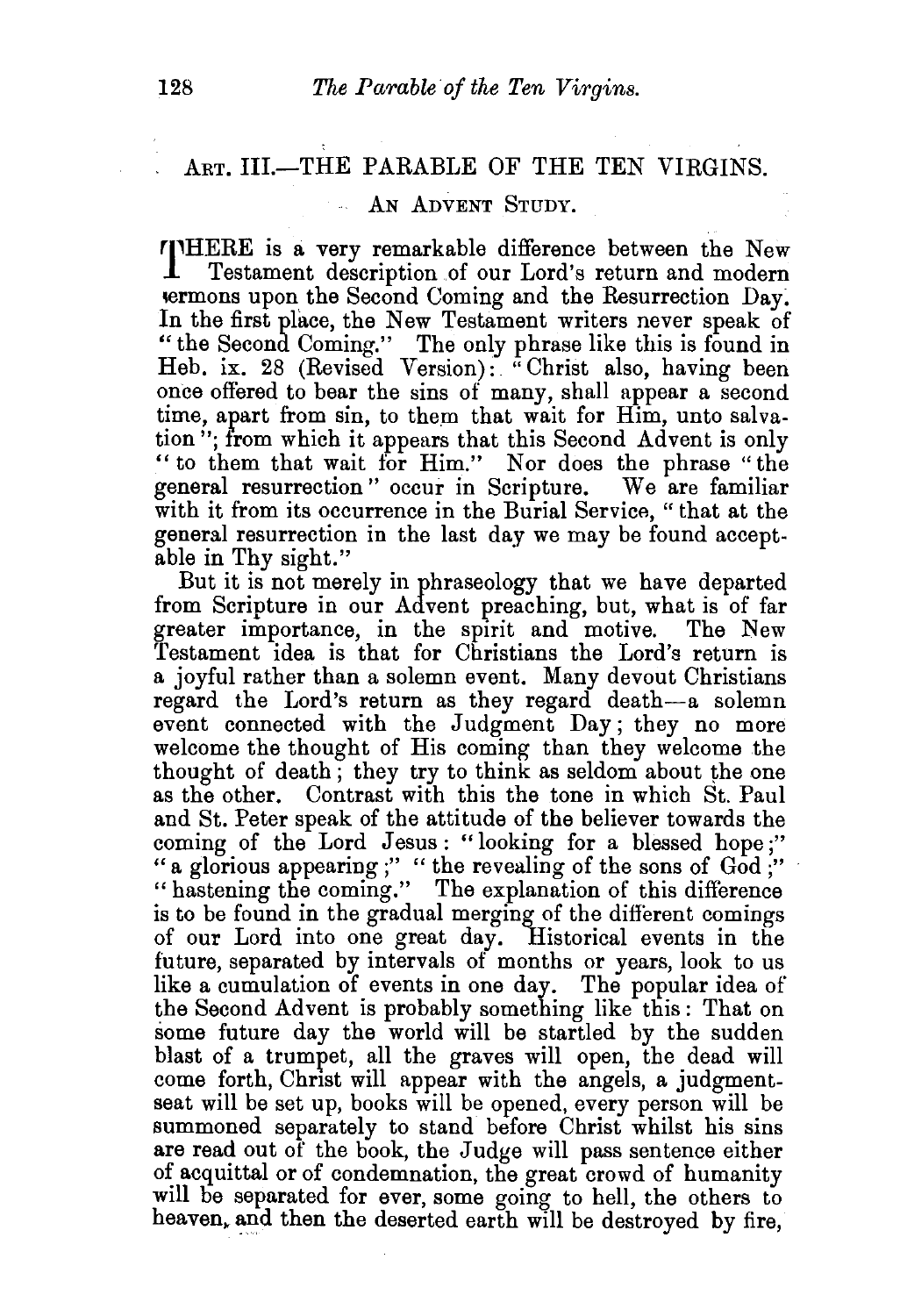all taking place in about twenty-four hours, "the last day." There is nothing in this 'popular notion that is unscriptural, yet it is contrary to Scripture. It brings into one day the events spread over a long period. The coming of Christ for His people is as clearly separate from His coming to judge the world as His coming " in great humility" is separate from His coming "in His glorious majesty."

The New Testament speaks of His coming in different *characters* at different *times* for different *purposes.* E'irst He comes a Saviour-as man to live and die for men-the Lamb of God. We know that He came thus many centuries ago, and fulfilled many of the types and prophecies of the Old Testament, but not all. These spoke of His sufferings and the glory that should follow. The prophecies of suffering have been fulfilled; those of glory are still awaiting their fulfilment. Both sets of prophecies refer to events in this world's history. As the suffering was on earth, so must the glory be.

His Second Coming will be to fetch His chosen ones. "Behold, the Bridegroom cometh" (Matt. xxv. 6). This is "the marriage of the Lamb" (Rev. xix. 7). He who was the Lamb is now the Bridegroom. The Bible contains frequent references to the union of Christ and His people under the similitude of marriage. In the Psalms we have marriage songs, and in the parables we have the marriage of the King's son, the unworthy guests, the wedding garment, and the Ten Virgins. The Epistles and the Apocalypse carry on the same idea of " the union that is betwixt Christ and His Church." This marriage is something more than the spiritual affinity between Christ and Christians; it is an event which takes place at a definite time: "the marriage of the Lamb is come" (Rev. xix. 7). That time is the day on which the Lord will appear in the air accompanied by the souls from paradise (which must not be confused with heaven): at that moment will take place the first resurrection, which is limited to "the dead in Christ." There are three resurrections spoken of in the New Testament (1 Cor. xv. 23): "every man in his own order  $-$  (1) Christ the first fruits [at the first Easter Day]; (2) then they that are Christ's [which is definitely stated to be " at His coming"]; (3) "then cometh the end." A long interval has elapsed between the resurrection of Christ and the still future resurrection of His people. There will be an interval also, called "a thousand years," between the rising of them that are Christ's and of them that are not His. This resurrection of the saints is the marriage of the Lamb. The same adjective, *blessed,* is applied to both events. " Blessed and holy is he that hath part in the first resurrec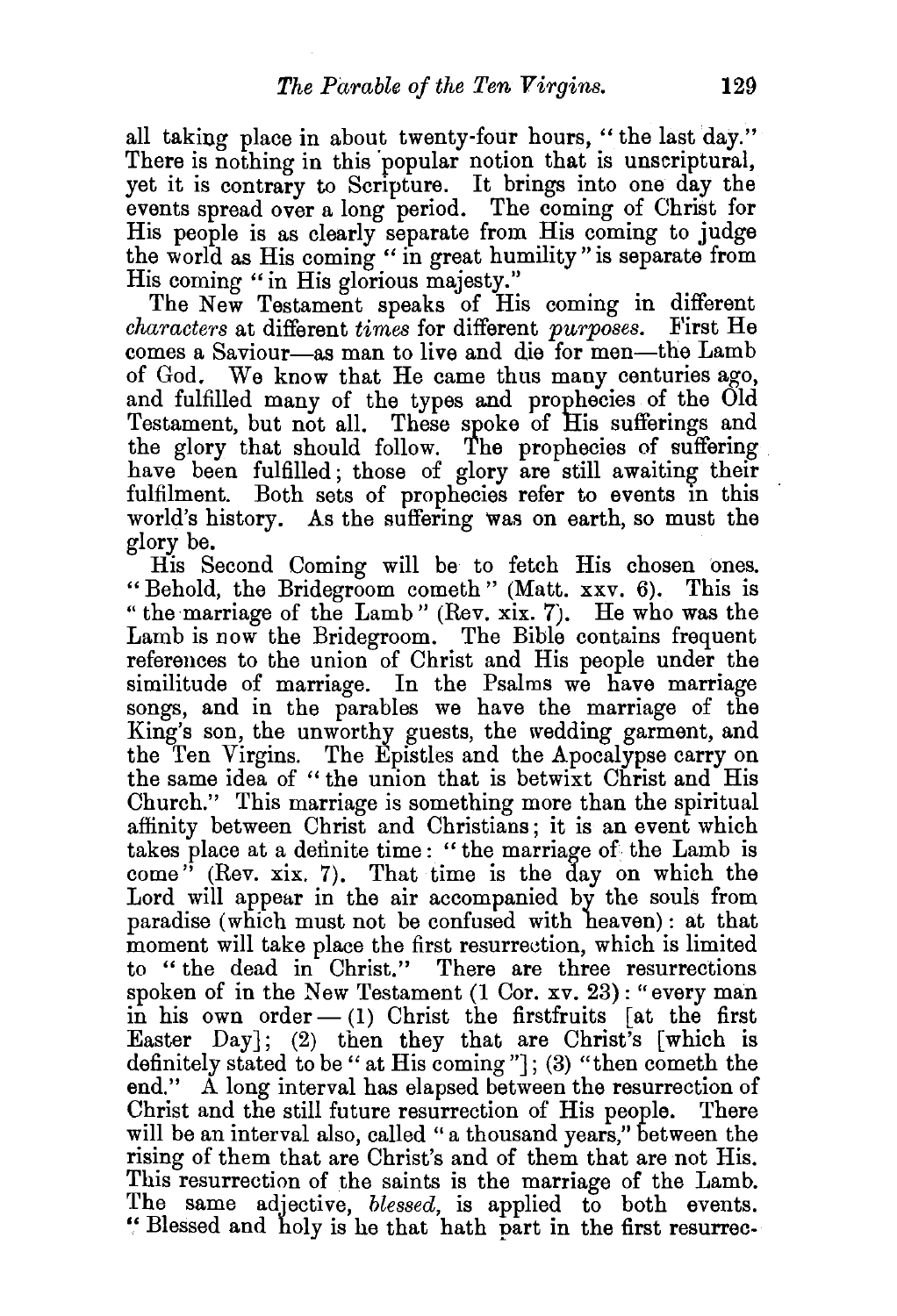tion." "Blessed are they that are called to the marriage supper of the Lamb." At this time will take place the great sifting, when one shall be taken and another left. The resurrection of the dead is not to be confounded with the resurrection from (among) the dead. Our Lord rose from among the dead  $(kk \nu \epsilon \kappa \rho \omega \nu)$ ; the first resurrection also is to be from the dead; but the last resurrection is to be a resurrection of the dead. When our Lord pointed out to His Jewish host that the hospitality which should receive the Divine approval was that which he might show to the poor, the maimed, and the blind, He promised that this should be rewarded at the resurrection of the just (Luke xiv. 14): no general resurrection at the last day is here spoken of, but a particular resurrection of the just alone.

But this sifting will take place among the living as well as among the dead. At the coming of the Son of man (Matt. xxiv. 40, Revised Version) "shall two men be in the field; one is taken, and one is left. Two women shall be grinding at the mill; one is taken, and one is left." And St. Luke adds the striking fact that, whereas it is in the daytime that the men are working in the field, at the antipodes it would be night: " In that night there shall be two men in one bed; the one shall be taken, and the other shall be left" (Luke xvii, 34). This be taken, and the other shall be left" (Luke xvii. 34). sifting process comes out most strikingly in the parable of the Ten Virgins. Five were wise, and five were foolish; five were admitted to the marriage feast, and five were excluded.

In studying this parable, the first point that strikes us is the unusual phrase at the beginning: "Then shall the kingdom of heaven be likened unto ten virgins" (Matt. xxv. 1). No other parable begins thus. All the others are in the present tense : " the kingdom of heaven is like " this or that. The use of the future tense shows us that the kingdom of heaven is not now to be compared to these ten virgins. The word "then " throws us back to the previous chapter to ascertain the time, which we find to be the coming of the Son of man. This coming was regarded by the early Church as being in the very near future. The absence of the Lord might last a few months, but surely then He will come, they thought. St. Paul's Epistles to the Thessalonians, the earliest of all his Epistles, were specially written to correct this mistake. The Church then realized that her Lord's absence might be prolonged into years, and when the years became centuries she "slumbered and slept." All idea of the Lord's return as a Bridegroom to fetch His Bride the Church died away. With it died away missionary zeal. The only thought of the Lord's return that survived was that of the coming of the Judge. Not that the Bridegroom's coming was forgotten by all.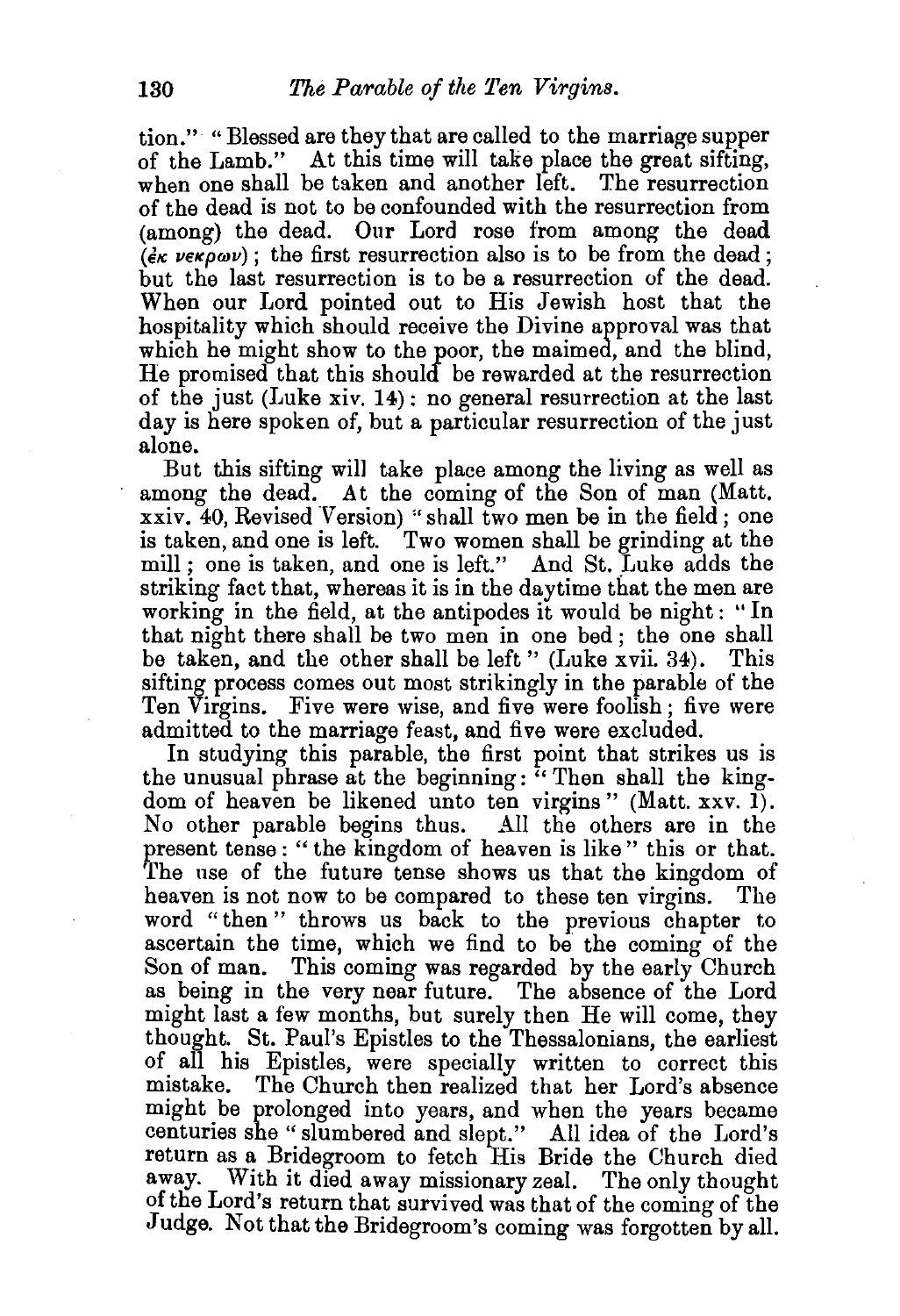The lamps carried by the Bridegroom's friends were not quite extinguished  $-\text{only}$  "going out." The mystics and the Roman Catholic nuns still cherished the idea of the marriage of Christ to His people, but it was to a select and devoted few.

In our days the cry has gone forth, " Behold, the Bridegroom! Come ye forth to meet Him," and the Church is waking up. "Then all those virgins arose, and trimmed their lamps." With this revival of the expectation of the Bridegroom is connected that revival of missionary zeal which is such a striking feature of the Church life of to-day when compared with the indifference of many centuries past.

The foolish virgins are not fools in the Old Testament sense of that word. They are not *ungodly,* but stupid, silly, or thoughtless. They are sincere friends of the Bridegroom. They are no hypocrites. Nor are their companions merely mocking when they bid them go and buy oil for their lamps, which are not gone out, but going out. The lamps are not actually extinguished, but are burning so feebly that they are not fit to take their places amongst the brilliant lights of the procession. Surely they are not sent on a fool's errand when they are told to go· and buy oil. They go to buy oil. Did they succeed in obtaining a supply ? We may assume that they did, for their exclusion from the feast is not attributed to the lamps being extinguished, but to the virgins not being ready.

We drew attention to a remarkable difference in the beginning of this parable. There is also a striking difference in its conclusion. The parable that precedes this (the Evil Servant, Matt. xxiv. 51) ends with "weeping and gnashing of teeth "; the parable that follows this (the Talent, Matt. xxv. 30) ends with "weeping and gnashing of teeth"; but this of the virgins does not end with condemnation, but with a solemn warning, "Watch, therefore." Though they are shut out from the feast, they are not sentenced to weeping and gnashing of teeth. *They are late, but not lost*.

The marriage supper of the Lamb is not eternal life in heaven. When the Bridegroom has gathered His elect from amongst the dead and the living, and they have been caught up to meet Him in the air, He takes them away to some prepared place. " I go to prepare a place for you. . . . I will come again, and receive you unto Myself." At this marriage feast in this prepared place, perhaps in one of the stars, a judgment is held, for "we must all stand before the judgment-seat of Christ." Not a judgment of sins, for they were forgiven during our lifetime at our conversion, and forgiven sin is forgotten sin with God. There is no opening of books of Judgment, but of the Book of Life. It is a judgment for